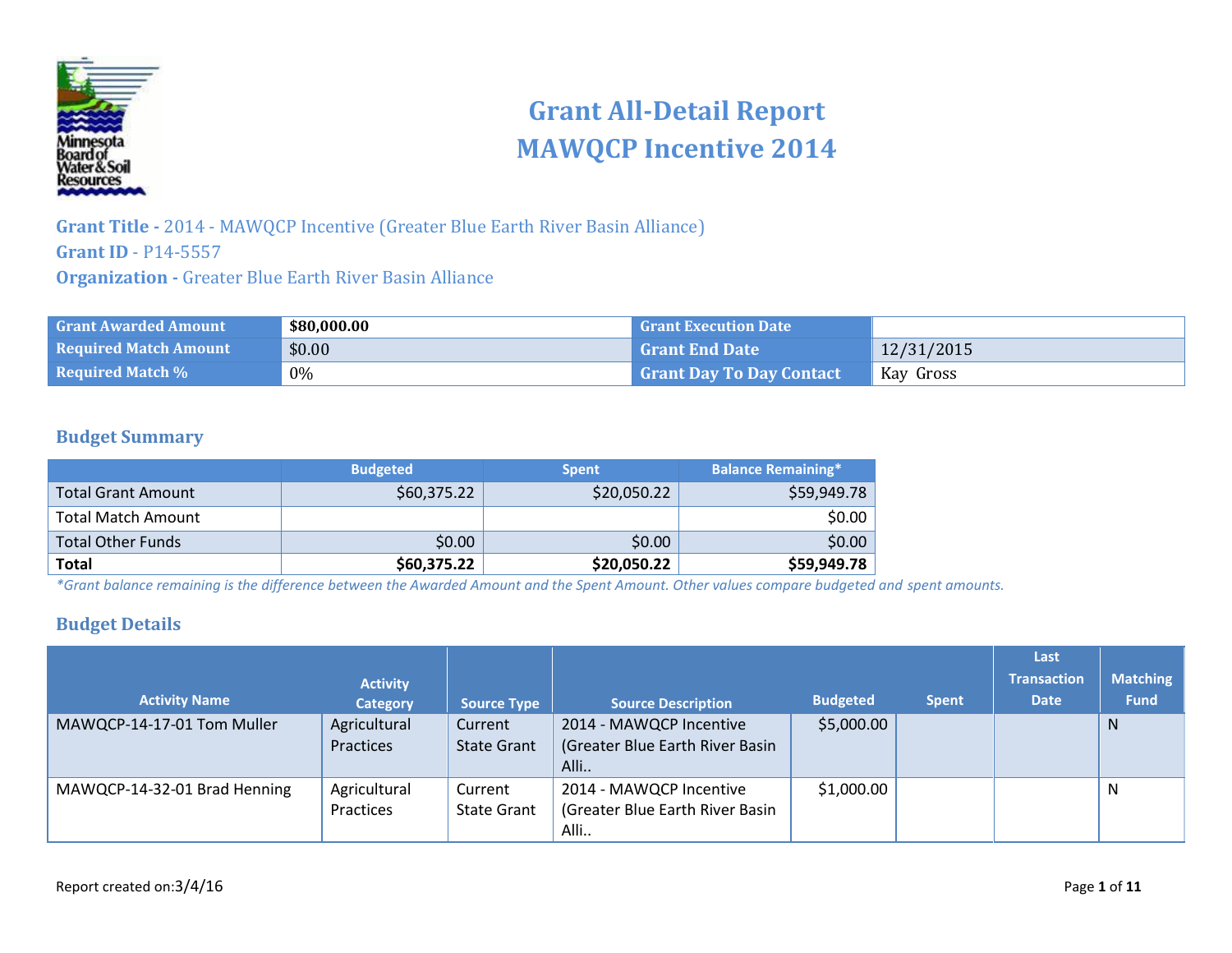|                                |                                    |                               |                                                                    |                 |              | Last<br><b>Transaction</b> | <b>Matching</b> |
|--------------------------------|------------------------------------|-------------------------------|--------------------------------------------------------------------|-----------------|--------------|----------------------------|-----------------|
| <b>Activity Name</b>           | <b>Activity</b><br><b>Category</b> | <b>Source Type</b>            | <b>Source Description</b>                                          | <b>Budgeted</b> | <b>Spent</b> | <b>Date</b>                | <b>Fund</b>     |
| MAWQCP-14-32-02 Arnold Henning | Agricultural<br>Practices          | Current<br><b>State Grant</b> | 2014 - MAWQCP Incentive<br>(Greater Blue Earth River Basin<br>Alli | \$1,000.00      |              |                            | $\mathsf{N}$    |
| MAWQCP-14-32-03 Doug Swanson   | Agricultural<br>Practices          | Current<br><b>State Grant</b> | 2014 - MAWQCP Incentive<br>(Greater Blue Earth River Basin<br>Alli | \$4,675.20      | \$4,675.20   | 12/11/2015                 | $\mathsf{N}$    |
| MAWQCP-14-46-01 Faber Brothers | Agricultural<br>Practices          | Current<br><b>State Grant</b> | 2014 - MAWQCP Incentive<br>(Greater Blue Earth River Basin<br>Alli | \$5,000.00      |              |                            | N               |
| MAWQCP-14-46-02 Faber Brothers | Agricultural<br>Practices          | Current<br><b>State Grant</b> | 2014 - MAWQCP Incentive<br>(Greater Blue Earth River Basin<br>Alli | \$5,000.00      |              |                            | ${\sf N}$       |
| MAWQCP-14-46-03 Darwin Roberts | Agricultural<br>Practices          | Current<br><b>State Grant</b> | 2014 - MAWQCP Incentive<br>(Greater Blue Earth River Basin<br>Alli | \$3,148.00      | \$3,148.00   | 11/21/2014                 | $\mathsf{N}$    |
| MAWQCP-14-46-04 Darwin Roberts | Conservation<br>Drainage           | Current<br><b>State Grant</b> | 2014 - MAWQCP Incentive<br>(Greater Blue Earth River Basin<br>Alli | \$0.00          |              |                            | ${\sf N}$       |
| MAWQCP-14-46-05 Thomas Maday   | Agricultural<br>Practices          | Current<br><b>State Grant</b> | 2014 - MAWQCP Incentive<br>(Greater Blue Earth River Basin<br>Alli | \$5,000.00      | \$5,000.00   | 7/16/2015                  | ${\sf N}$       |
| MAWQCP-14-46-06 Thomas Maday   | Agricultural<br>Practices          | Current<br><b>State Grant</b> | 2014 - MAWQCP Incentive<br>(Greater Blue Earth River Basin<br>Alli | \$5,000.00      |              |                            | $\mathsf{N}$    |
| MAWQCP-14-46-07 Thomas Maday   | Agricultural<br>Practices          | Current<br><b>State Grant</b> | 2014 - MAWQCP Incentive<br>(Greater Blue Earth River Basin<br>Alli | \$5,000.00      |              |                            | $\mathsf{N}$    |
| MAWQCP-14-46-08 Thomas Maday   | Agricultural<br>Practices          | Current<br><b>State Grant</b> | 2014 - MAWQCP Incentive<br>(Greater Blue Earth River Basin<br>Alli | \$0.00          |              |                            | $\mathsf{N}$    |
| MAWQCP-14-46-09 Thomas Maday   | Agricultural<br>Practices          | Current<br><b>State Grant</b> | 2014 - MAWQCP Incentive<br>(Greater Blue Earth River Basin<br>Alli | \$0.00          |              |                            | N               |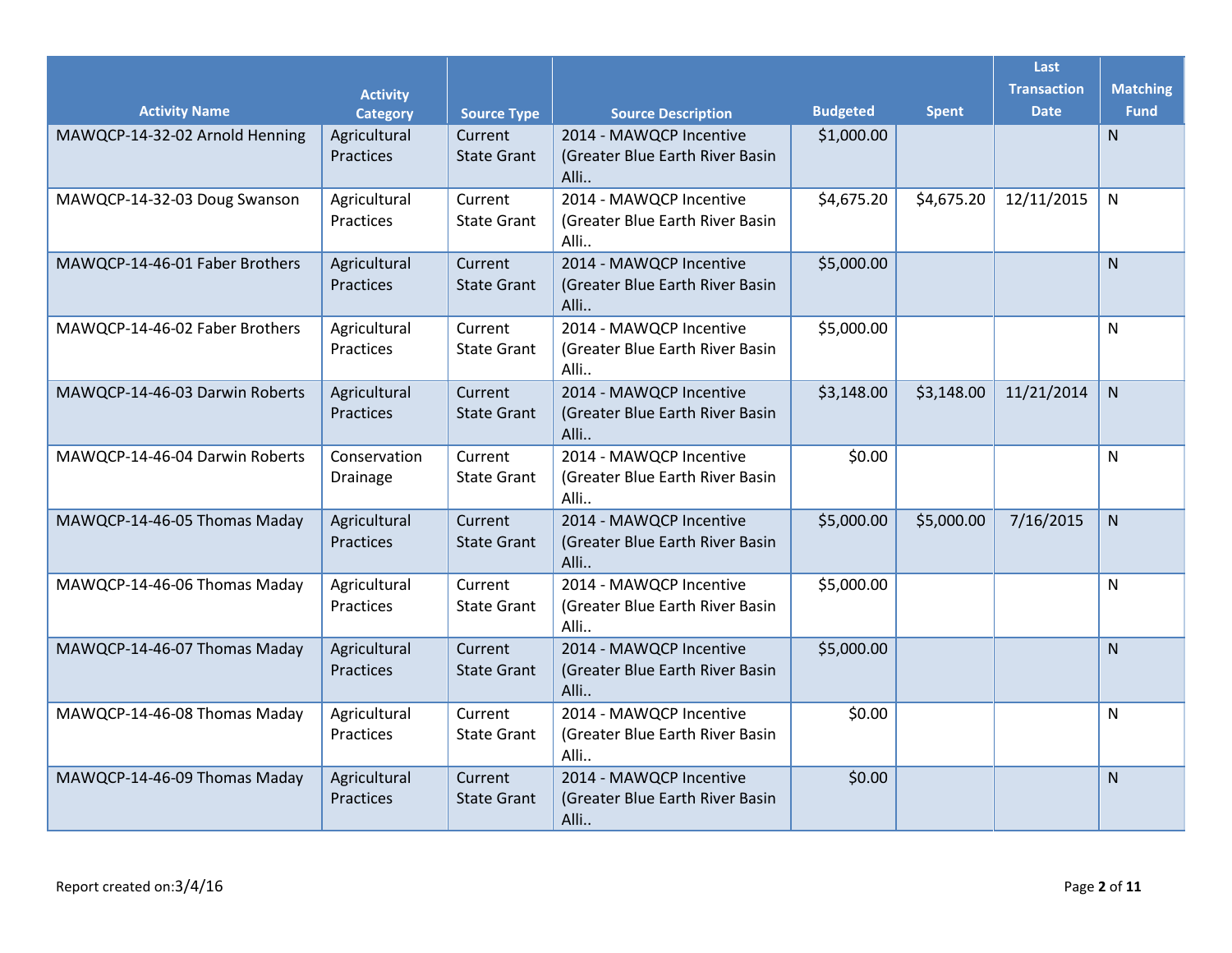|                                |                 |                    |                                 |                 |              | Last               |                 |
|--------------------------------|-----------------|--------------------|---------------------------------|-----------------|--------------|--------------------|-----------------|
|                                | <b>Activity</b> |                    |                                 |                 |              | <b>Transaction</b> | <b>Matching</b> |
| <b>Activity Name</b>           | <b>Category</b> | <b>Source Type</b> | <b>Source Description</b>       | <b>Budgeted</b> | <b>Spent</b> | <b>Date</b>        | <b>Fund</b>     |
| MAWQCP-14-46-10 4-M Farms      | Agricultural    | Current            | 2014 - MAWQCP Incentive         | \$11,325.00     |              |                    | N               |
|                                | Practices       | <b>State Grant</b> | (Greater Blue Earth River Basin |                 |              |                    |                 |
|                                |                 |                    | Alli                            |                 |              |                    |                 |
| MAWQCP-14-46-11 Darwin Roberts | Agricultural    | Current            | 2014 - MAWQCP Incentive         | \$5,000.00      | \$5,000.00   | 10/22/2015         | N               |
|                                | Practices       | <b>State Grant</b> | (Greater Blue Earth River Basin |                 |              |                    |                 |
|                                |                 |                    | Alli                            |                 |              |                    |                 |
| MAWQCP-14-46-12 Darwin Roberts | Conservation    | Current            | 2014 - MAWQCP Incentive         | \$2,000.00      |              |                    | N               |
|                                | <b>Drainage</b> | <b>State Grant</b> | (Greater Blue Earth River Basin |                 |              |                    |                 |
|                                |                 |                    | Alli                            |                 |              |                    |                 |
| MAWQCP-14-Agreement - Rural    | Agricultural    | Current            | 2014 - MAWQCP Incentive         | \$2,227.02      | \$2,227.02   | 1/9/2015           | N               |
| Advantage                      | Practices       | <b>State Grant</b> | (Greater Blue Earth River Basin |                 |              |                    |                 |
|                                |                 |                    | Alli                            |                 |              |                    |                 |

## **Activity Details Summary**

| <b>Activity Details</b> | <b>Total Action Count</b> | <b>Total Activity Mapped</b> | <b>Proposed Size / Unit</b> | <b>Actual Size / Unit</b> |
|-------------------------|---------------------------|------------------------------|-----------------------------|---------------------------|
| 340 - Cover Crop        | 64                        |                              | 64.25 AC                    | 64.25 AC                  |
| 340 - Cover Crop        |                           |                              | 100 AC                      | 120 AC                    |

#### **Proposed Activity Indicators**

| Waterbody <sup>1</sup><br><b>Value &amp; Units</b><br><b>Activity Name</b><br><b>Calculation Tool</b><br>Indicator Name<br>Comments |
|-------------------------------------------------------------------------------------------------------------------------------------|
|-------------------------------------------------------------------------------------------------------------------------------------|

### **Final Indicators Summary**

| <b>Indicator Name</b>       | <b>Total Value</b> | <b>Unit</b> |
|-----------------------------|--------------------|-------------|
| SOIL (EST. SAVINGS)         | 16.06              | TONS/YR     |
| <b>SEDIMENT (TSS)</b>       | 5.37               | TONS/YR     |
| PHOSPHORUS (EST. REDUCTION) | 8.70               | LBS/YR      |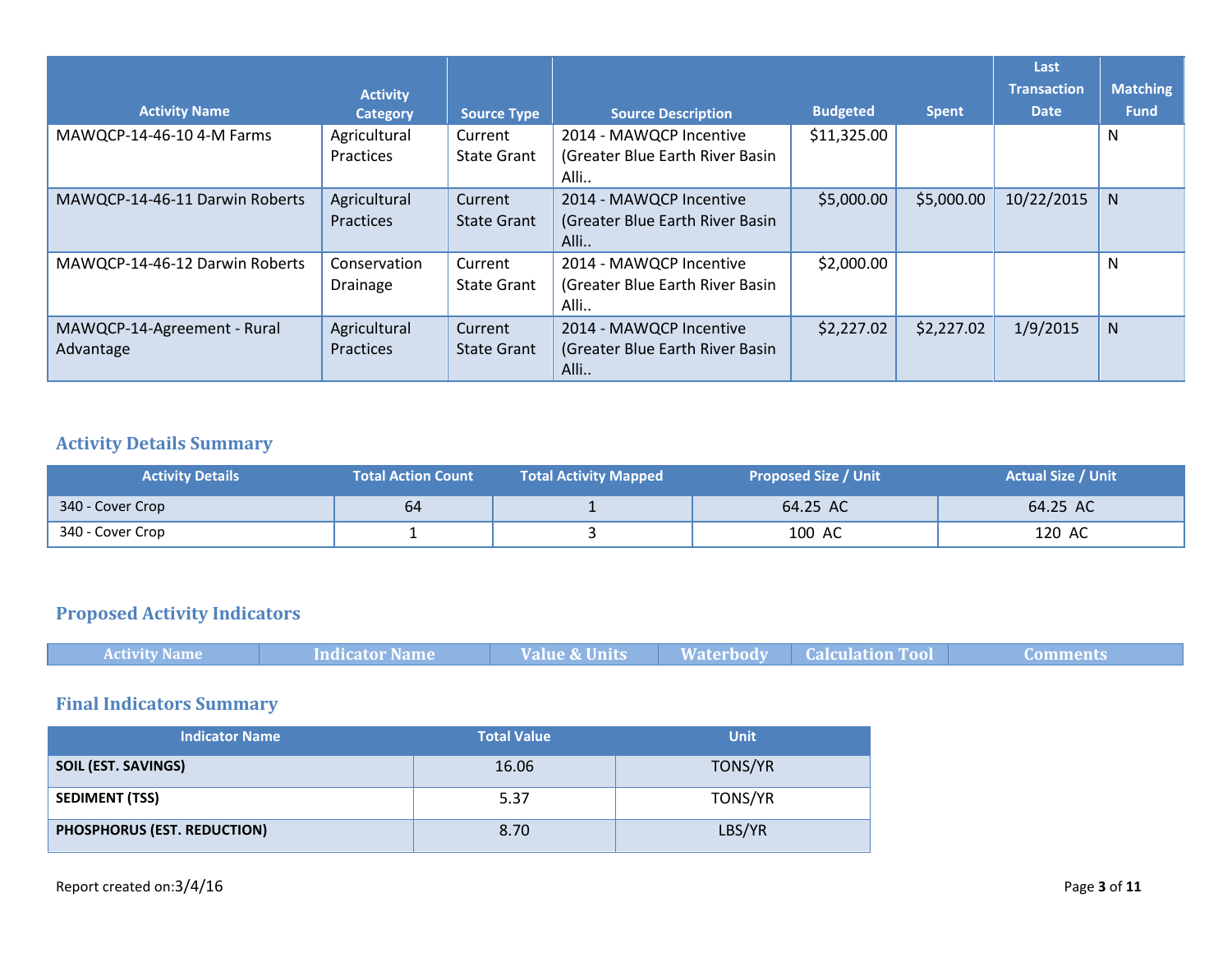#### **Grant Activity**

| Grant Activity - MAWQCP-14-17-01 Tom Muller |                                                                                                                         |                 |  |
|---------------------------------------------|-------------------------------------------------------------------------------------------------------------------------|-----------------|--|
| <b>Description</b>                          | MAWQCp-14-17-01 Tom Muller encumbered \$5,000.00 as incentive to plant 100 acres of a cover crop in Dale section 18 in  |                 |  |
|                                             | Cottonwood County.                                                                                                      |                 |  |
| <b>Category</b>                             | AGRICULTURAL PRACTICES                                                                                                  |                 |  |
| Start Date                                  | $11$ -Dec-15                                                                                                            | <b>End Date</b> |  |
| <b>Has Rates and Hours?</b>                 | No                                                                                                                      |                 |  |
| <b>Actual Results</b>                       | Elm Creek MAWQCP Incentive: \$50/acre up to 100 acres. The producer plans have rye and radishes aerially applied in the |                 |  |
|                                             | summer of 2016.                                                                                                         |                 |  |

| Grant Activity - MAWQCP-14-32-01 Brad Henning |                                                   |                 |  |  |
|-----------------------------------------------|---------------------------------------------------|-----------------|--|--|
| <b>Description</b>                            | MAWQCP-1432-01 Brad Henning                       |                 |  |  |
| <b>Category</b>                               | <b>AGRICULTURAL PRACTICES</b>                     |                 |  |  |
| Start Date                                    | $9$ -Jan-15                                       | <b>End Date</b> |  |  |
| <b>Has Rates and Hours?</b>                   | No.                                               |                 |  |  |
| <b>Actual Results</b>                         | Elm Creek Project: Split Application of Nitrogen. |                 |  |  |

## **Grant Activity - MAWQCP-14-32-02 Arnold Henning Description** MAWQCP-14-32-02 Arnold Henning **Category Category AGRICULTURAL PRACTICES Start Date** 5-Jan-15 **End Date** 5-Jan-15 **End Date Has Rates and Hours?** No **Actual Results Elm Creek Project: Split Application of Nitrogen.**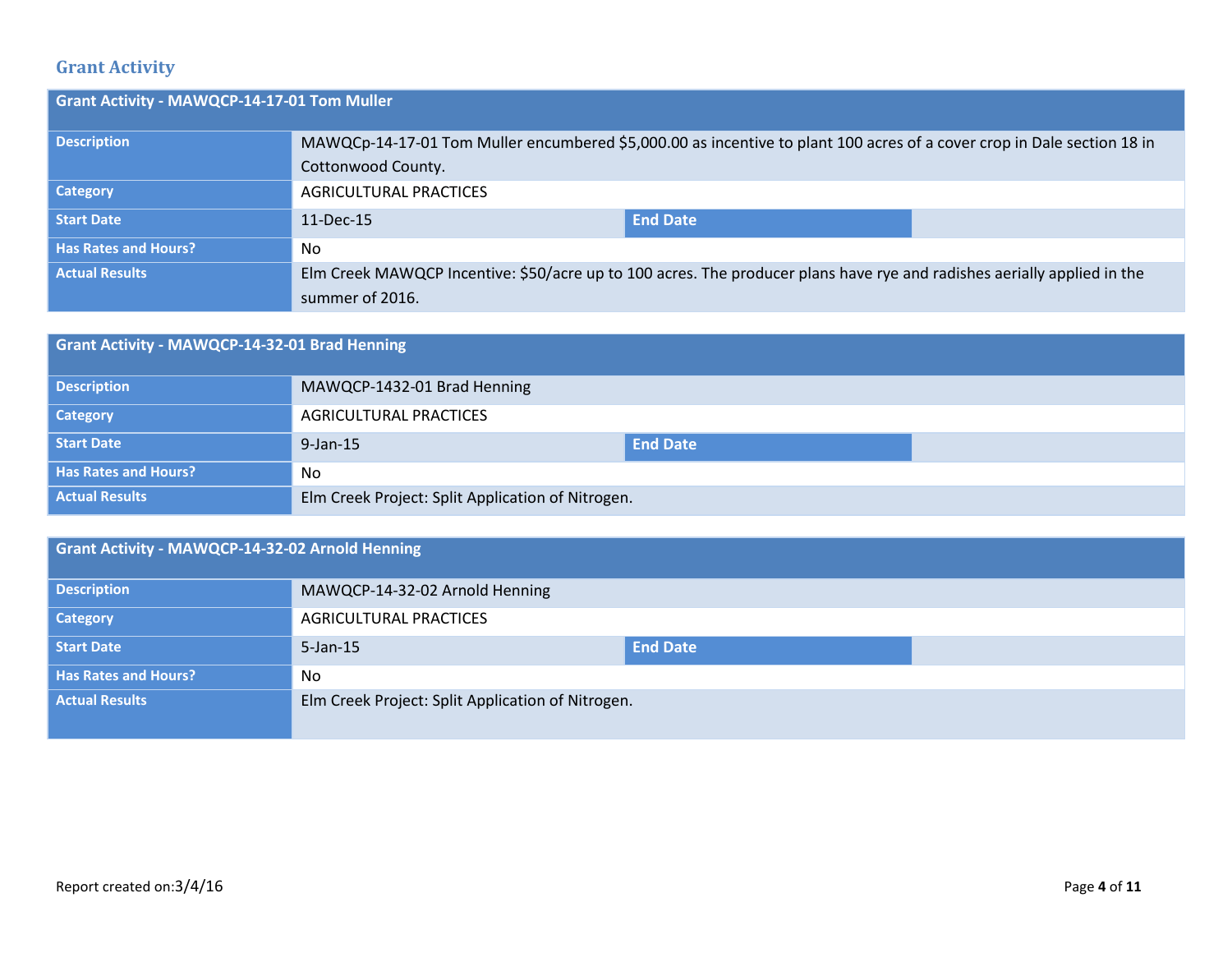| Grant Activity - MAWQCP-14-32-03 Doug Swanson |                                                                                                                                                                                                                                                                                                                                                                   |                 |           |
|-----------------------------------------------|-------------------------------------------------------------------------------------------------------------------------------------------------------------------------------------------------------------------------------------------------------------------------------------------------------------------------------------------------------------------|-----------------|-----------|
| <b>Description</b>                            | MAWQCP-14-32-03 Doug Swanson encumbered funds as incentive for cover crops in Kimball section 21 in Jackson County                                                                                                                                                                                                                                                |                 |           |
| Category                                      | <b>AGRICULTURAL PRACTICES</b>                                                                                                                                                                                                                                                                                                                                     |                 |           |
| <b>Start Date</b>                             | $12$ -Jun-15                                                                                                                                                                                                                                                                                                                                                      | <b>End Date</b> | 05-Nov-15 |
| <b>Has Rates and Hours?</b>                   | No.                                                                                                                                                                                                                                                                                                                                                               |                 |           |
| <b>Actual Results</b>                         | Incentive is \$50/acre for up to 100 acres of nitrogen-scavenging cover crops.<br>AMOUNT: \$5,000.00<br>On 12/11/2015, the GBERBA Policy Board approved payment of \$4675.20. The landowner applied rye, radish, and turnips to<br>120 acres, however only requested payment for actual funds expended to supply and apply the cover corp.<br>PAYMENT: \$4,675.20 |                 |           |

| Activity Action - MAWQCP-14-32-03 |                                                       |                                                                                                                   |          |  |  |  |
|-----------------------------------|-------------------------------------------------------|-------------------------------------------------------------------------------------------------------------------|----------|--|--|--|
| <b>Practice</b>                   | 340 - Cover Crop                                      | <b>Count of Activities</b>                                                                                        |          |  |  |  |
| <b>Description</b>                |                                                       | Aerially applied 48 lbs Cereal Rye, 1 lb Purple Top Turnips, and 1 lb Tillage Radishes on 120 acres split among 3 |          |  |  |  |
|                                   | fields, one 60 acres, one 20 acres, and one 40 acres. |                                                                                                                   |          |  |  |  |
| <b>Proposed Size / Units</b>      | 100.00 AC                                             | <b>Lifespan</b>                                                                                                   | 1 Year   |  |  |  |
| <b>Actual Size/Units</b>          | 120.00 AC                                             | <b>Installed Date</b>                                                                                             | 8-Sep-15 |  |  |  |

| Grant Activity - MAWQCP-14-46-01 Faber Brothers |                                            |                 |  |  |
|-------------------------------------------------|--------------------------------------------|-----------------|--|--|
| <b>Description</b>                              | MAWQCP-14-46-01 Faber Brothers             |                 |  |  |
| <b>Category</b>                                 | <b>AGRICULTURAL PRACTICES</b>              |                 |  |  |
| Start Date                                      | 10-Jul-14                                  | <b>End Date</b> |  |  |
| <b>Has Rates and Hours?</b>                     | N <sub>o</sub>                             |                 |  |  |
| <b>Actual Results</b>                           | Elm Creek Project: Streambank Restoration. |                 |  |  |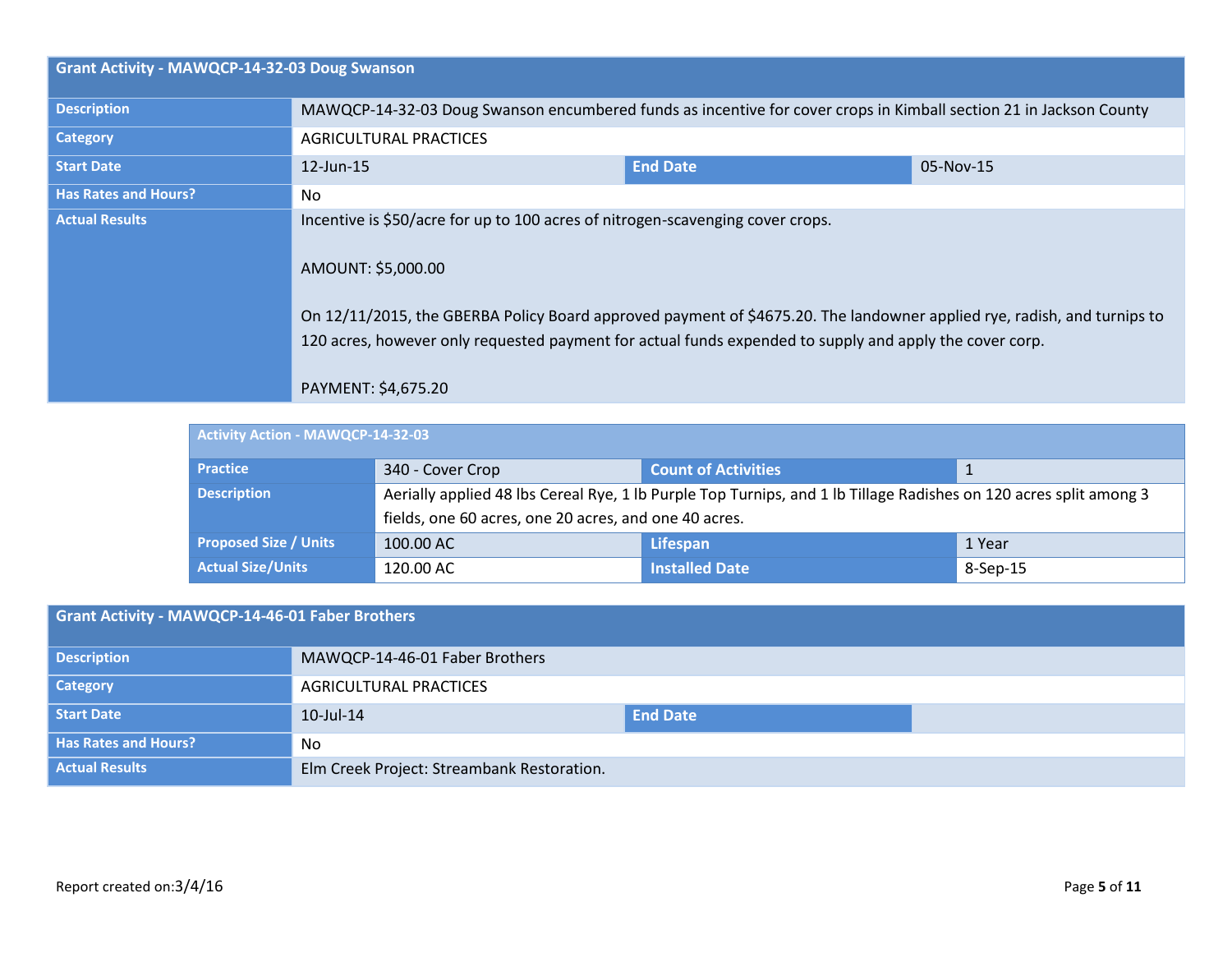| Grant Activity - MAWQCP-14-46-02 Faber Brothers |                                            |                 |  |  |  |
|-------------------------------------------------|--------------------------------------------|-----------------|--|--|--|
| <b>Description</b>                              | MAWQCP-14-46-02 Faber Brothers             |                 |  |  |  |
| <b>Category</b>                                 | AGRICULTURAL PRACTICES                     |                 |  |  |  |
| Start Date                                      | $10$ -Jul- $14$                            | <b>End Date</b> |  |  |  |
| <b>Has Rates and Hours?</b>                     | No                                         |                 |  |  |  |
| <b>Actual Results</b>                           | Elm Creek Project: Streambank Restoration. |                 |  |  |  |

| Grant Activity - MAWQCP-14-46-03 Darwin Roberts |                                              |                 |  |  |
|-------------------------------------------------|----------------------------------------------|-----------------|--|--|
| <b>Description</b>                              | MAWQCP-14-46-03 Darwin Roberts               |                 |  |  |
| <b>Category</b>                                 | AGRICULTURAL PRACTICES                       |                 |  |  |
| Start Date                                      | $31$ -Jul-14                                 | <b>End Date</b> |  |  |
| <b>Has Rates and Hours?</b>                     | No.                                          |                 |  |  |
| <b>Actual Results</b>                           | Elm Creek Project: Cover Crops - 64.25 acres |                 |  |  |
|                                                 | Completed - 11-21-2014                       |                 |  |  |

|                                                                                    | <b>Activity Action - MAWQCP-14-46-03 Darwin Roberts</b> |                     |                                               |                                   |                            |       |                                   |
|------------------------------------------------------------------------------------|---------------------------------------------------------|---------------------|-----------------------------------------------|-----------------------------------|----------------------------|-------|-----------------------------------|
|                                                                                    | <b>Practice</b>                                         |                     | 340 - Cover Crop                              |                                   | <b>Count of Activities</b> |       | 64                                |
|                                                                                    | <b>Description</b>                                      |                     |                                               |                                   |                            |       |                                   |
|                                                                                    | <b>Proposed Size / Units</b>                            |                     | 64.25 AC                                      | Lifespan                          |                            |       | 1 Year                            |
|                                                                                    | <b>Actual Size/Units</b>                                |                     | 64.25 AC                                      | <b>Installed Date</b>             |                            |       | 21-Nov-14                         |
| Final Indicator for MAWQCP-14-46-03 Darwin Roberts                                 |                                                         |                     |                                               |                                   |                            |       |                                   |
| <b>Indicator Name</b>                                                              | PHOSPHORUS (EST. REDUCTION)                             |                     |                                               |                                   | <b>Value</b>               | 8.7   |                                   |
| WATER POLLUTION (REDUCTION ESTIMATES) LBS/YR<br><b>Indicator Subcategory/Units</b> |                                                         |                     | <b>Calculation Tool</b>                       | <b>BWSR CALC (SHEET AND RILL)</b> |                            |       |                                   |
| <b>Waterbody</b>                                                                   |                                                         | 30054               |                                               |                                   |                            |       |                                   |
| Final Indicator for MAWQCP-14-46-03 Darwin Roberts                                 |                                                         |                     |                                               |                                   |                            |       |                                   |
| <b>Indicator Name</b>                                                              |                                                         | SOIL (EST. SAVINGS) |                                               |                                   | <b>Value</b>               | 16.06 |                                   |
| <b>Indicator Subcategory/Units</b>                                                 |                                                         |                     | WATER POLLUTION (REDUCTION ESTIMATES) TONS/YR |                                   | <b>Calculation Tool</b>    |       | <b>BWSR CALC (SHEET AND RILL)</b> |
| <b>Waterbody</b>                                                                   |                                                         | 30054               |                                               |                                   |                            |       |                                   |
| Final Indicator for MAWQCP-14-46-03 Darwin Roberts                                 |                                                         |                     |                                               |                                   |                            |       |                                   |
| <b>Indicator Name</b>                                                              |                                                         | SEDIMENT (TSS)      |                                               |                                   | <b>Value</b>               | 5.37  |                                   |
| <b>Indicator Subcategory/Units</b>                                                 |                                                         |                     | WATER POLLUTION (REDUCTION ESTIMATES) TONS/YR |                                   | <b>Calculation Tool</b>    |       | <b>BWSR CALC (SHEET AND RILL)</b> |
|                                                                                    |                                                         |                     |                                               |                                   |                            |       |                                   |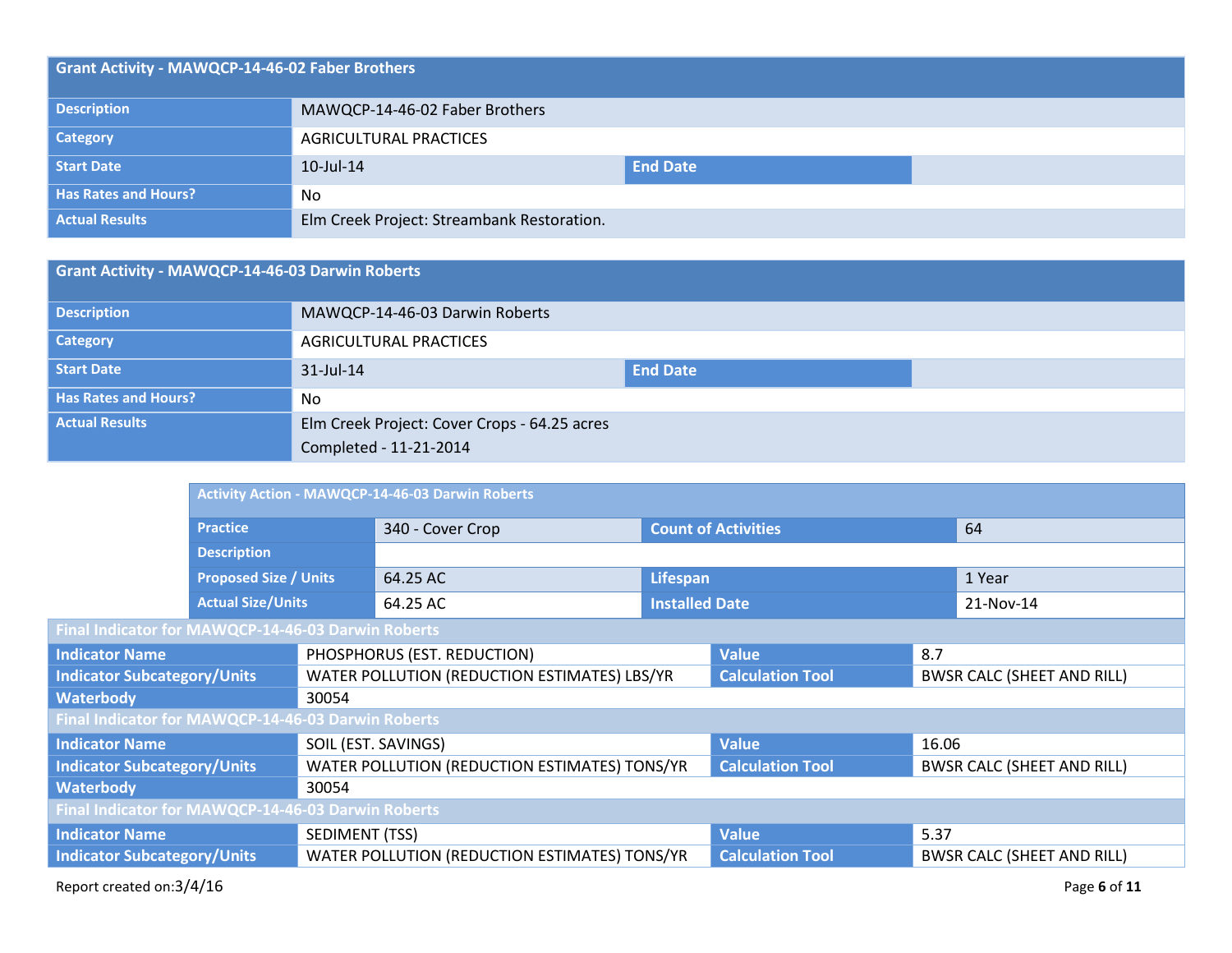| <b>Waterbody</b>                                       | 30054                                                      |                 |  |
|--------------------------------------------------------|------------------------------------------------------------|-----------------|--|
|                                                        |                                                            |                 |  |
| <b>Grant Activity - MAWQCP-14-46-04 Darwin Roberts</b> |                                                            |                 |  |
| <b>Description</b>                                     | MAWQCP-14-46-04 Darwin Roberts                             |                 |  |
|                                                        |                                                            |                 |  |
|                                                        |                                                            |                 |  |
|                                                        | CANCELLED 6/12/2015                                        |                 |  |
| <b>Category</b>                                        | <b>CONSERVATION DRAINAGE</b>                               |                 |  |
| <b>Start Date</b>                                      | 31-Jul-14                                                  | <b>End Date</b> |  |
| <b>Has Rates and Hours?</b>                            | No                                                         |                 |  |
| <b>Actual Results</b>                                  | Elm Creek Project: Alternative intakes.                    |                 |  |
|                                                        |                                                            |                 |  |
|                                                        | 6/12/2015. Project cancelled by GBERBA Executive Committee |                 |  |

| Grant Activity - MAWQCP-14-46-05 Thomas Maday |                                                                               |                 |           |  |
|-----------------------------------------------|-------------------------------------------------------------------------------|-----------------|-----------|--|
| <b>Description</b>                            | MAWQCP-14-46-05 Thomas Maday                                                  |                 |           |  |
| <b>Category</b>                               | AGRICULTURAL PRACTICES                                                        |                 |           |  |
| Start Date                                    |                                                                               | <b>End Date</b> | 21-Aug-14 |  |
| <b>Has Rates and Hours?</b>                   | No.                                                                           |                 |           |  |
| <b>Actual Results</b>                         | Elm Creek Project: Streambank Protection, Critical Area Planting and Mulching |                 |           |  |

| Grant Activity - MAWQCP-14-46-06 Thomas Maday |                                                                               |                 |  |  |
|-----------------------------------------------|-------------------------------------------------------------------------------|-----------------|--|--|
| <b>Description</b>                            | MAWQCP-14-46-06 Thomas Maday                                                  |                 |  |  |
| <b>Category</b>                               | <b>AGRICULTURAL PRACTICES</b>                                                 |                 |  |  |
| Start Date                                    | 21-Aug-14                                                                     | <b>End Date</b> |  |  |
| <b>Has Rates and Hours?</b>                   | No                                                                            |                 |  |  |
| <b>Actual Results</b>                         | Elm Creek Project: Streambank Protection, Critical Area Planting and Mulching |                 |  |  |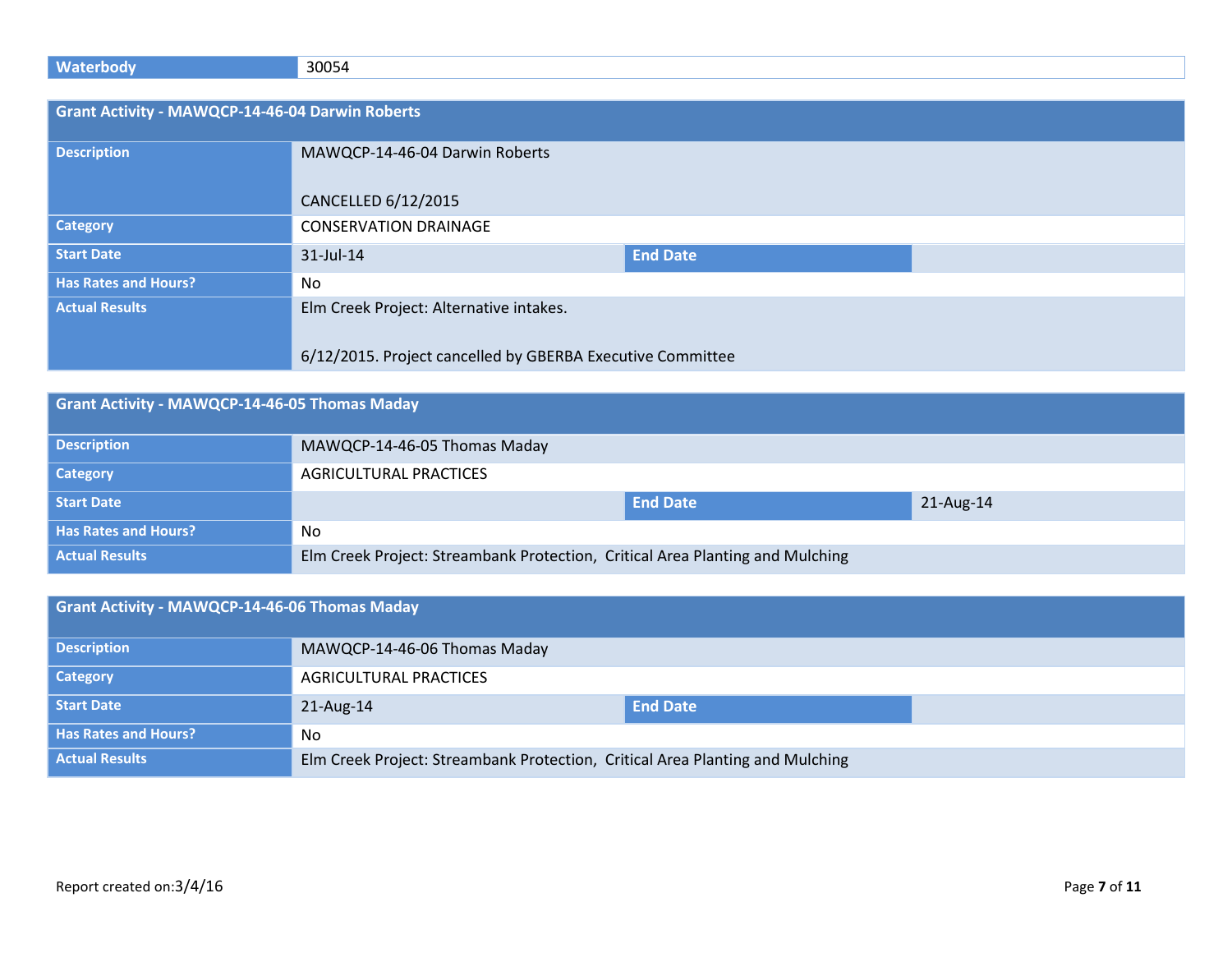| Grant Activity - MAWQCP-14-46-07 Thomas Maday |                                                                               |                 |  |  |  |
|-----------------------------------------------|-------------------------------------------------------------------------------|-----------------|--|--|--|
| <b>Description</b>                            | MAWQCP-14-46-07 Thomas Maday                                                  |                 |  |  |  |
| Category                                      | <b>AGRICULTURAL PRACTICES</b>                                                 |                 |  |  |  |
| Start Date                                    | 21-Aug-14                                                                     | <b>End Date</b> |  |  |  |
| <b>Has Rates and Hours?</b>                   | No                                                                            |                 |  |  |  |
| <b>Actual Results</b>                         | Elm Creek Project: Streambank Protection, Critical Area Planting and Mulching |                 |  |  |  |

| <b>Grant Activity - MAWQCP-14-46-08 Thomas Maday</b> |                                                                               |                 |  |  |
|------------------------------------------------------|-------------------------------------------------------------------------------|-----------------|--|--|
| <b>Description</b>                                   | MAWQCP-14-46-08 Thomas Maday                                                  |                 |  |  |
|                                                      | CANCELLED                                                                     |                 |  |  |
| <b>Category</b>                                      | <b>AGRICULTURAL PRACTICES</b>                                                 |                 |  |  |
| <b>Start Date</b>                                    | 12-Sep-14                                                                     | <b>End Date</b> |  |  |
| <b>Has Rates and Hours?</b>                          | No                                                                            |                 |  |  |
| <b>Actual Results</b>                                | Elm Creek Project: Streambank Protection, Critical Area Planting and Mulching |                 |  |  |
|                                                      | AMOUNT: \$5,000.00                                                            |                 |  |  |
|                                                      | Project cancelled by the GBERBA Policy Board on 9/11/2015                     |                 |  |  |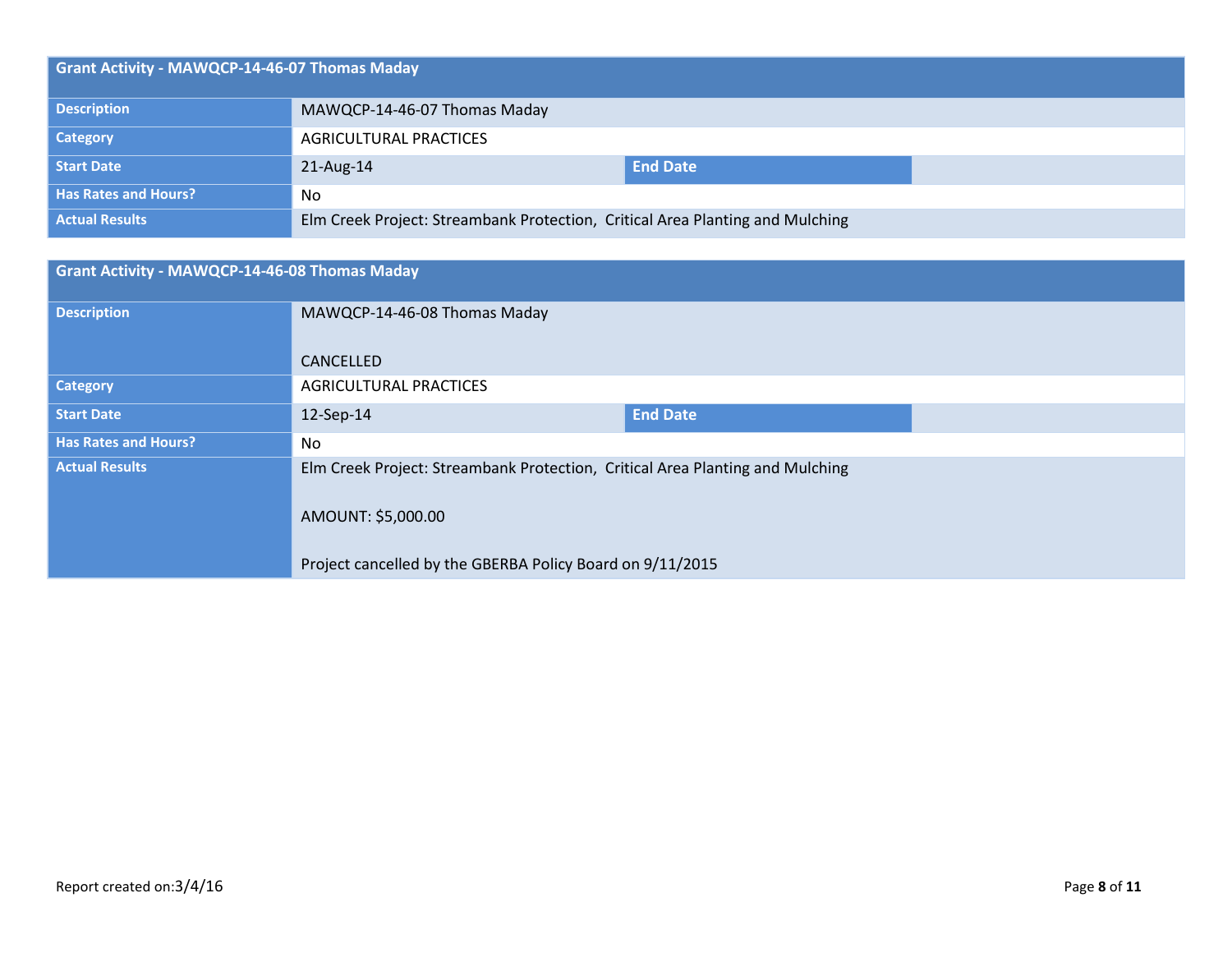| <b>Grant Activity - MAWQCP-14-46-09 Thomas Maday</b> |                                                           |                 |  |  |
|------------------------------------------------------|-----------------------------------------------------------|-----------------|--|--|
| <b>Description</b>                                   | MAWQCP-14-46-09 Thomas Maday                              |                 |  |  |
|                                                      | CANCELLED                                                 |                 |  |  |
| <b>Category</b>                                      | <b>AGRICULTURAL PRACTICES</b>                             |                 |  |  |
| <b>Start Date</b>                                    | 21-Aug-14                                                 | <b>End Date</b> |  |  |
| <b>Has Rates and Hours?</b>                          | <b>No</b>                                                 |                 |  |  |
| <b>Actual Results</b>                                | Elm Creek Project: Stream barbs                           |                 |  |  |
|                                                      | AMOUNT: \$5,000.00                                        |                 |  |  |
|                                                      | Project cancelled by the GBERBA Policy Board on 9/11/2015 |                 |  |  |

| Grant Activity - MAWQCP-14-46-10 4-M Farms |                                                                                                                               |                 |  |  |  |
|--------------------------------------------|-------------------------------------------------------------------------------------------------------------------------------|-----------------|--|--|--|
| <b>Description</b>                         | MAWQCP-14-46-10 4-M Farms encumberd funds as incentive to CRP; \$50/acre/year for 15 years.                                   |                 |  |  |  |
| <b>Category</b>                            | AGRICULTURAL PRACTICES                                                                                                        |                 |  |  |  |
| Start Date                                 | 13-Feb-15                                                                                                                     | <b>End Date</b> |  |  |  |
| <b>Has Rates and Hours?</b>                | No                                                                                                                            |                 |  |  |  |
| <b>Actual Results</b>                      | Elm Creek Project: CRP Incentive. A total of \$11,325.00 was encumbered as a CRP incentive for 15.1 acres of CRP for 15 years |                 |  |  |  |
|                                            | split between Rutland section 5 and Wesford section 32 in Martin County.                                                      |                 |  |  |  |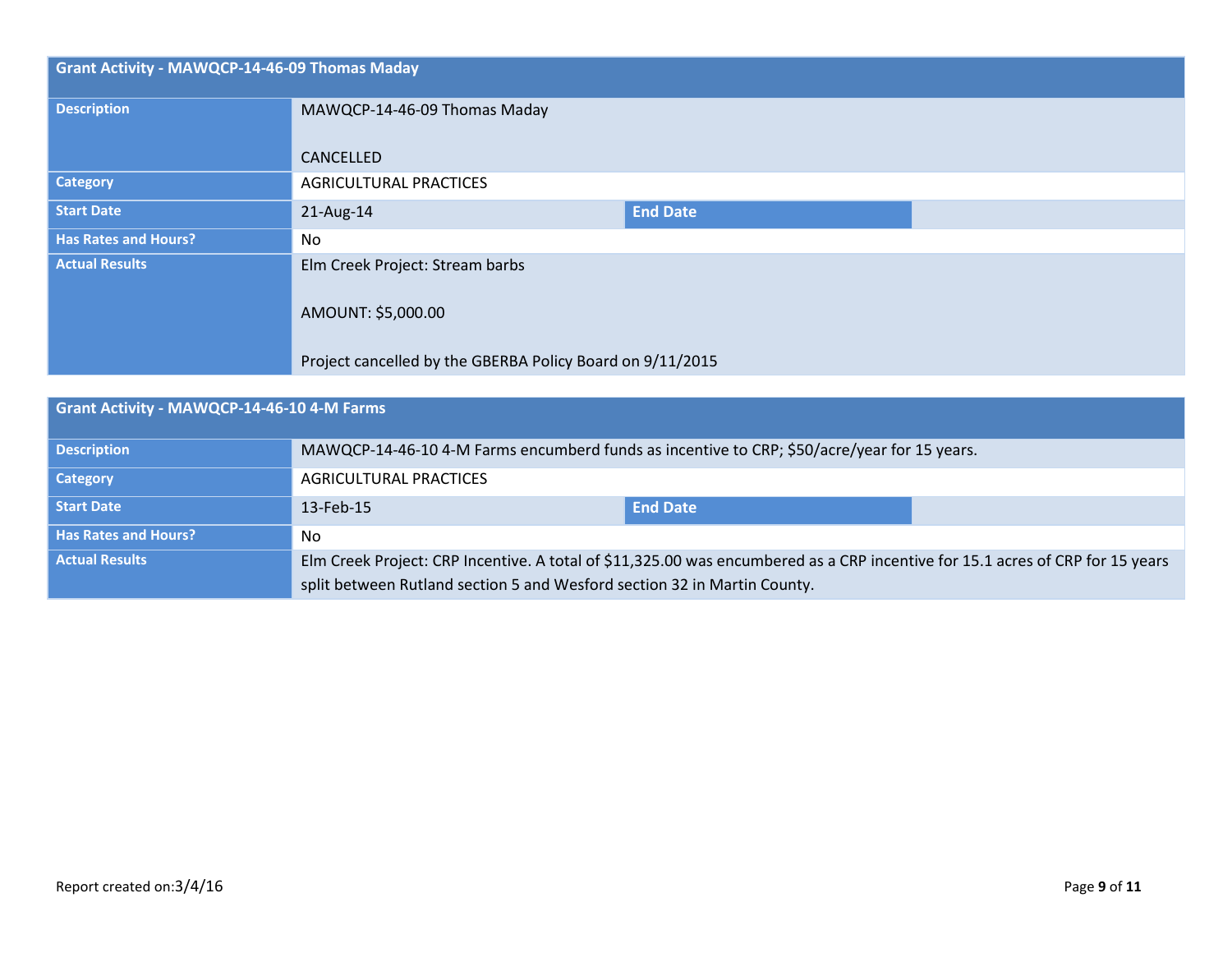| <b>Grant Activity - MAWQCP-14-46-11 Darwin Roberts</b> |                                                                                                                                                                                                                                                                                                                                                                                                                                                                       |                 |           |  |  |
|--------------------------------------------------------|-----------------------------------------------------------------------------------------------------------------------------------------------------------------------------------------------------------------------------------------------------------------------------------------------------------------------------------------------------------------------------------------------------------------------------------------------------------------------|-----------------|-----------|--|--|
| <b>Description</b>                                     | MAWQCP-14-46-11 Darwin Roberts encumbered incentive dollars to install cover crops in Nashville section 32 and Center<br>Creek section 5 in Martin County.                                                                                                                                                                                                                                                                                                            |                 |           |  |  |
| <b>Category</b>                                        | <b>AGRICULTURAL PRACTICES</b>                                                                                                                                                                                                                                                                                                                                                                                                                                         |                 |           |  |  |
| <b>Start Date</b>                                      | 8-May-15                                                                                                                                                                                                                                                                                                                                                                                                                                                              | <b>End Date</b> | 05-Sep-15 |  |  |
| <b>Has Rates and Hours?</b>                            | No.                                                                                                                                                                                                                                                                                                                                                                                                                                                                   |                 |           |  |  |
| <b>Actual Results</b>                                  | Encumbered incentive dollars to aerially apply cover crops to 90 acres split between Nashville and Center Creek townships in<br>Martin county.<br>AMOUNT: \$4500.00<br>Actual application was to 100 acres. An amendment was approved by GBERBA to increase incentive payment to \$5000.00.<br>A four-way mix was applied to 100 acres: 47 lbs Cereal Rye, 1 lb of Tillage radish, 1 lb of Purple top turnips, and 1 lb of Dwarf<br>Essex rape.<br>AMOUNT: \$5,000.00 |                 |           |  |  |

| Grant Activity - MAWQCP-14-46-12 Darwin Roberts |                                                                                                                           |                 |  |  |
|-------------------------------------------------|---------------------------------------------------------------------------------------------------------------------------|-----------------|--|--|
| <b>Description</b>                              | MAWQCP-14-46-12 Darwin Roberts funds encumbered to install a structure for water control in Nashville section 6 and 10 in |                 |  |  |
|                                                 | <b>Martin County</b>                                                                                                      |                 |  |  |
| <b>Category</b>                                 | <b>CONSERVATION DRAINAGE</b>                                                                                              |                 |  |  |
| Start Date                                      | $12$ -Jun- $15$                                                                                                           | <b>End Date</b> |  |  |
| <b>Has Rates and Hours?</b>                     | No.                                                                                                                       |                 |  |  |
| <b>Actual Results</b>                           | Contract is to install a structure for water control and grade stabilization structure.                                   |                 |  |  |
|                                                 | AMOUNT: \$2,000.00                                                                                                        |                 |  |  |